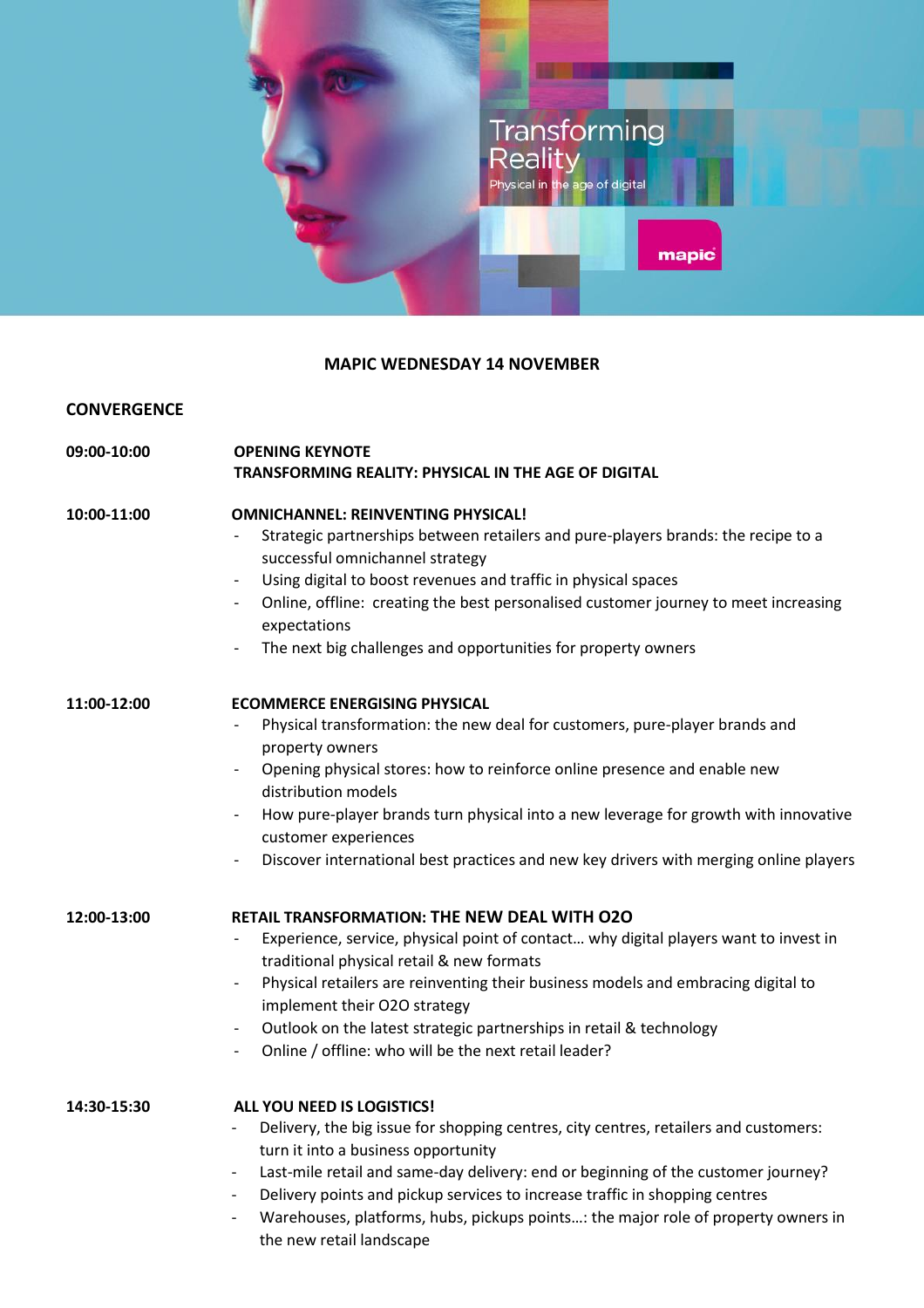

# **INNOVATION & TRANSFORMATION**

| 15:30-16:30 | SHARING ECONOMY, NEW USAGES: HOW LANDLORDS & RETAILERS SHOULD KEEP UP!<br>Peer to peer, online communities, second-hand market: discover the latest trends of<br>the sharing economy<br>Retailers, online players, properties: how existing business models need to innovate<br>$\overline{\phantom{a}}$<br>and adapt to remain relevant<br>Meet new consumers' needs providing physical /touch-points solutions<br>$\overline{\phantom{a}}$<br>From traditional shopping malls to physical sharing platforms<br>$\overline{\phantom{0}}$                                  |
|-------------|----------------------------------------------------------------------------------------------------------------------------------------------------------------------------------------------------------------------------------------------------------------------------------------------------------------------------------------------------------------------------------------------------------------------------------------------------------------------------------------------------------------------------------------------------------------------------|
| 16:30-17:30 | NEW OPERATING MODELS: INNOVATIVE SOLUTIONS TO REINFORCE SHOPPING CENTRE<br><b>EFFICIENCY</b><br>Saving energy, urban farming, new HR solutions, co-working: transforming<br>operating models over the next 20 years<br>How landlords source start-ups to stimulate innovation and change: the basis of a<br>successful collaboration<br>Creating a collaborative place and multi-purpose centre: challenges for retailers and<br>$\overline{\phantom{a}}$<br>retail property owners<br>How millennials and generation Z have changed the rules<br>$\overline{\phantom{a}}$ |
| 17:30-18:30 | DATA, DIGITAL SIGNAGE, LOYALTY: THE CONNECTED CUSTOMER JOURNEY<br>Improving the seamless experience for shoppers<br>$\overline{\phantom{a}}$<br>Find the best connected solutions for shopping malls to join the party!<br>$-$<br>Innovative customer services in a tech world to create new experiences between<br>$\overline{\phantom{a}}$<br>property owners, retailers and customers<br>How shopping centres represent the main link between online shopping and the in-<br>$\overline{\phantom{a}}$<br>store purchase experience                                      |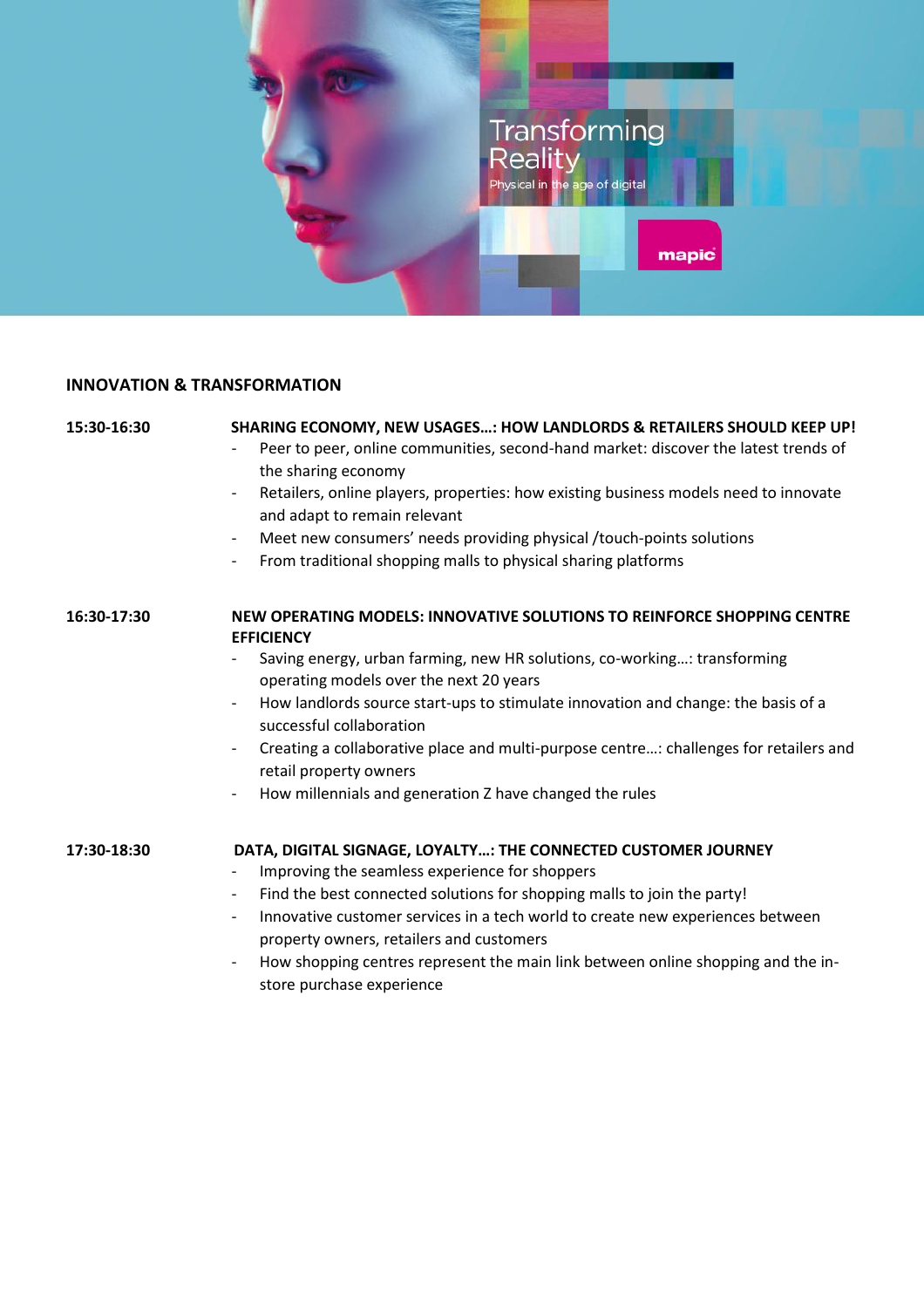

## **MAPIC THURSDAY 15 NOVEMBER**

# **CUSTOMER EXPERIENCE**

| $09:00 - 10:00$ | FOOD & BEVERAGE PLAYERS RECIPES: SUCCESSFULLY DEVELOP YOUR CONCEPT WITH A<br>PRIVATE EQUITY PARTNER                                                                                                                                                                                                                                                                                                                                              |
|-----------------|--------------------------------------------------------------------------------------------------------------------------------------------------------------------------------------------------------------------------------------------------------------------------------------------------------------------------------------------------------------------------------------------------------------------------------------------------|
|                 | Industry scope: what is happening in the mergers & acquisitions market and what can<br>be expected                                                                                                                                                                                                                                                                                                                                               |
|                 | Food halls, veggie-centric cuisine, chef-driven fast casual concepts: focus on the top<br>$\overline{\phantom{a}}$<br>international concept trends and business models                                                                                                                                                                                                                                                                           |
|                 | Why is F&B a key driver of growth for investors and property players?                                                                                                                                                                                                                                                                                                                                                                            |
| 10:00-11:00     | IF CULTURE AND EDUCATION WERE THE FUTURE OF SHOPPING CENTRES?<br>Pop-up events, exhibitions, museums, cinemas, theatre, urban farming: the new<br>consumer is more and more eager for culture and education<br>Blurring lines between commerce and creativity by offering an experience that rivals<br>$\overline{\phantom{a}}$<br>the digital transaction                                                                                       |
|                 | How shopping places are becoming relevant as social spaces whatever generation and<br>$\overline{\phantom{a}}$<br>social class                                                                                                                                                                                                                                                                                                                   |
|                 | Prospective: imagining the new rules of shopping centres in the next decade<br>empowered by digitalization                                                                                                                                                                                                                                                                                                                                       |
| 11:00-12:00     | <b>CREATING PHYSICAL EXPERIENCES &amp; EMOTIONS IN A DIGITAL WORLD</b>                                                                                                                                                                                                                                                                                                                                                                           |
|                 | From shopping centres to mixed-used spaces, discover the ultimate architecture<br>projects                                                                                                                                                                                                                                                                                                                                                       |
|                 | Architecture, new design, merchandising: creating added value and enhancing the<br>$\overline{\phantom{a}}$<br>customer journey                                                                                                                                                                                                                                                                                                                  |
|                 | The best physical services and solutions to humanize the customer experience<br>$\overline{\phantom{a}}$                                                                                                                                                                                                                                                                                                                                         |
|                 | How to integrate the latest innovative technologies to build spaces in the future<br>$\overline{\phantom{a}}$                                                                                                                                                                                                                                                                                                                                    |
| 12:00-13:00     | BEST INNOVATIVE BEAUTY & WELLNESS SERVICES TO CREATE CUSTOMER VALUE                                                                                                                                                                                                                                                                                                                                                                              |
|                 | Beauty retailers, spa, fitness, medical centres: from shopping centres to services<br>platforms                                                                                                                                                                                                                                                                                                                                                  |
|                 | A new business opportunity for property owners to fill empty spaces<br>$\overline{\phantom{a}}$<br>Increase traffic and improve the customer journey with new physical services<br>$\overline{\phantom{a}}$<br>From store layouts to tools and technology, adapt to millennials' lifestyles and<br>$\overline{\phantom{a}}$<br>respond to their unique needs<br>Make the shopping experience as meaningful online as in-store: making the entire |
|                 | visit memorable, more personal and more convenient                                                                                                                                                                                                                                                                                                                                                                                               |